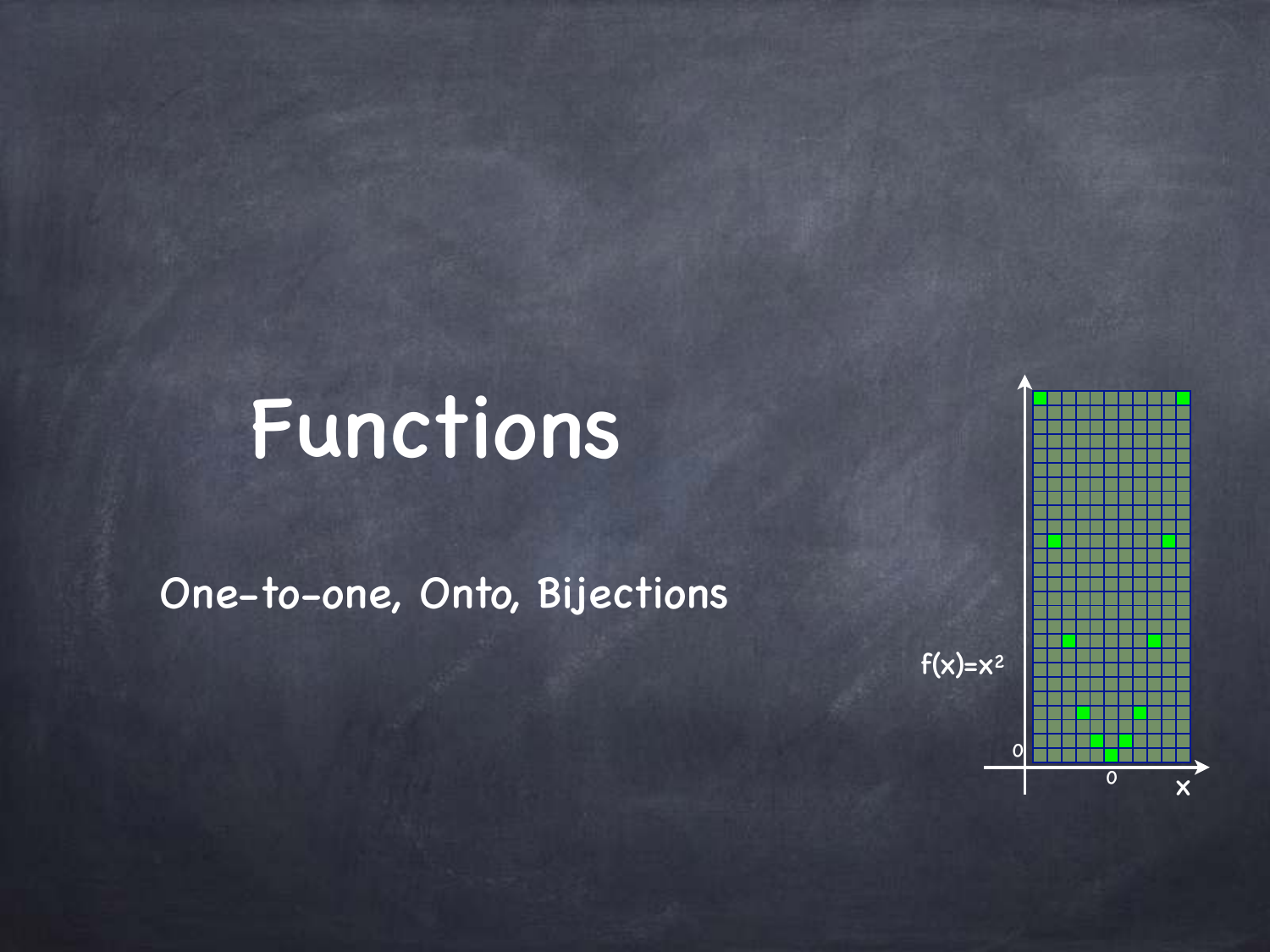## Types of Functions

Function viewed as a matrix: every column has exactly one cell "on" Onto Function (surjection): Every row has at least one cell "on" One-to-One function (injection): Every row has at most one cell "on" Bijection: Every row has exactly one cell "on"

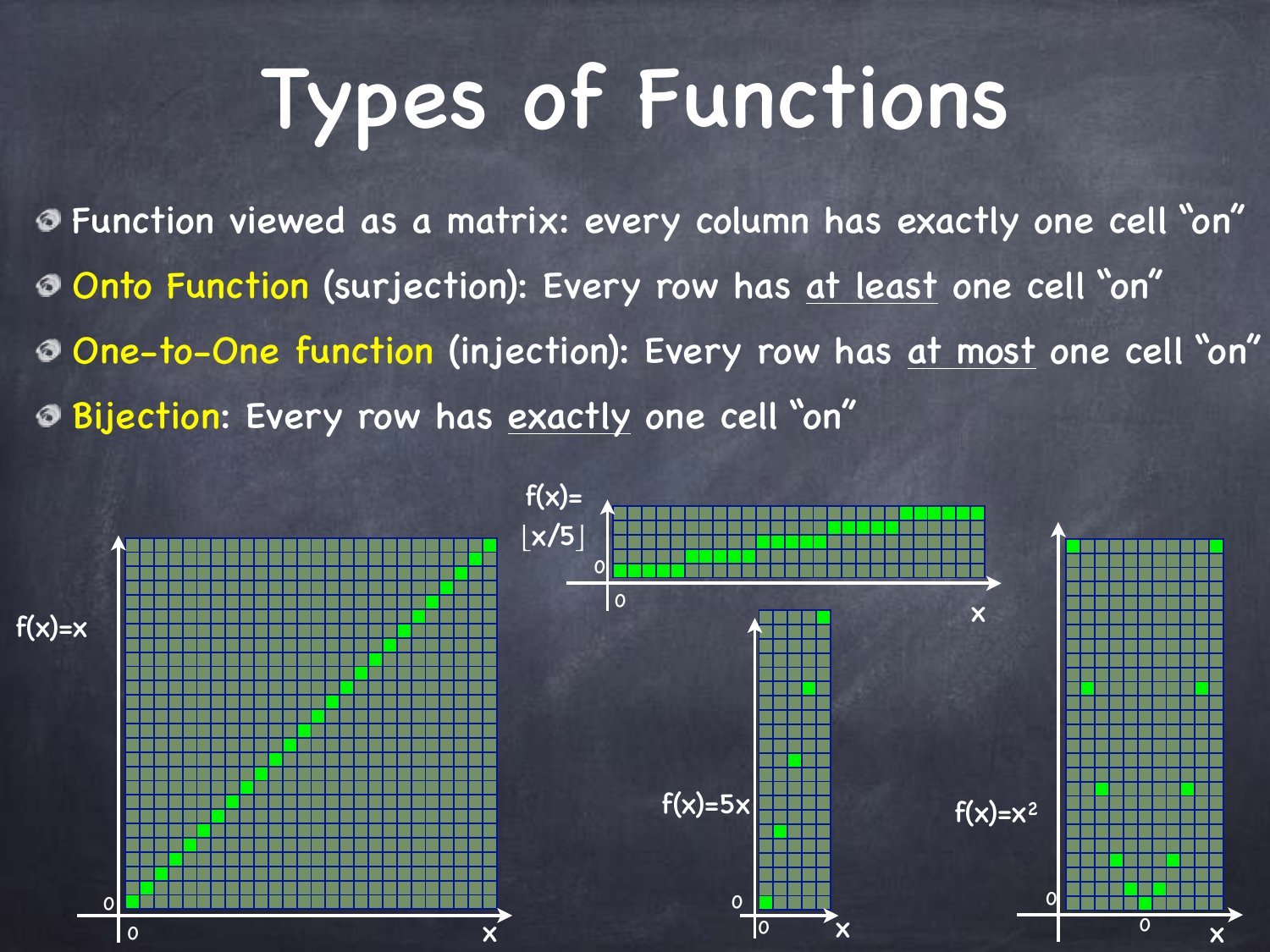#### Surjective Functions

∀y∈B ∃ x∈A f(x)=y

Onto Function (surjection): Every row has at least one cell "on" Given f:A→B, one can always define an "equivalent" onto function  $f': A \rightarrow Im(f)$  such that  $\forall x \in A$   $f(x)=f'(x)$ 

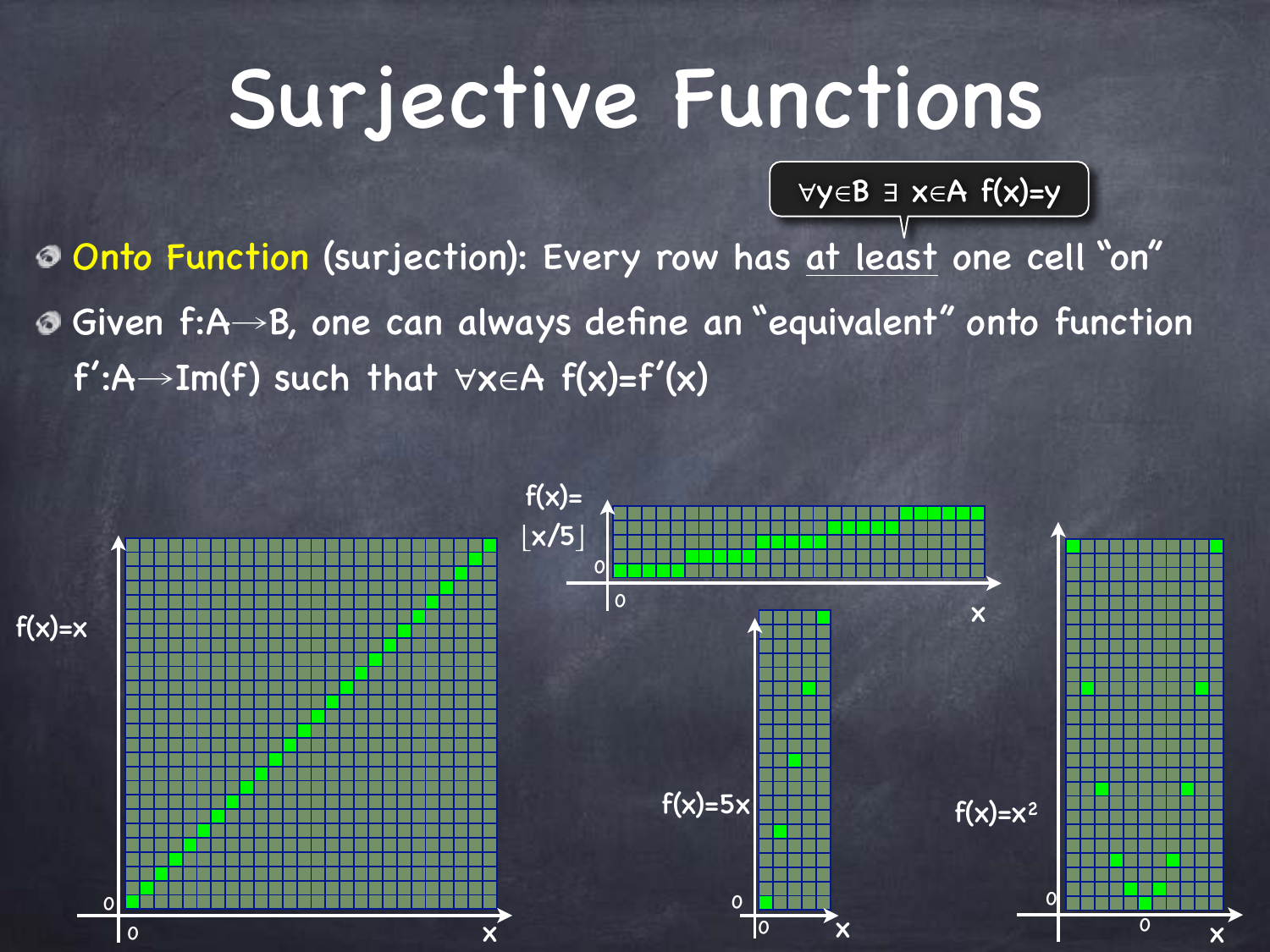### Injective Functions

 $\forall x,x' \in A$  f(x)=f(x')  $\rightarrow$  x=x'  $\bigcup \forall y \in Im(f)$  3! x $\in A$  f(x)=y  $\bigcap$ 

One-to-One function (injection): Every row has at most one cell "on" **O** Domain matters :  $\mathbb{Z} \to \mathbb{Z}$  defined as  $f(x)=x^2$  is not one-to-one, but  $f: \mathbb{Z}^+ \to \mathbb{Z}^+$  defined as  $f(x)=x^2$  is one-to-one

E.g., strictly increasing or decreasing functions

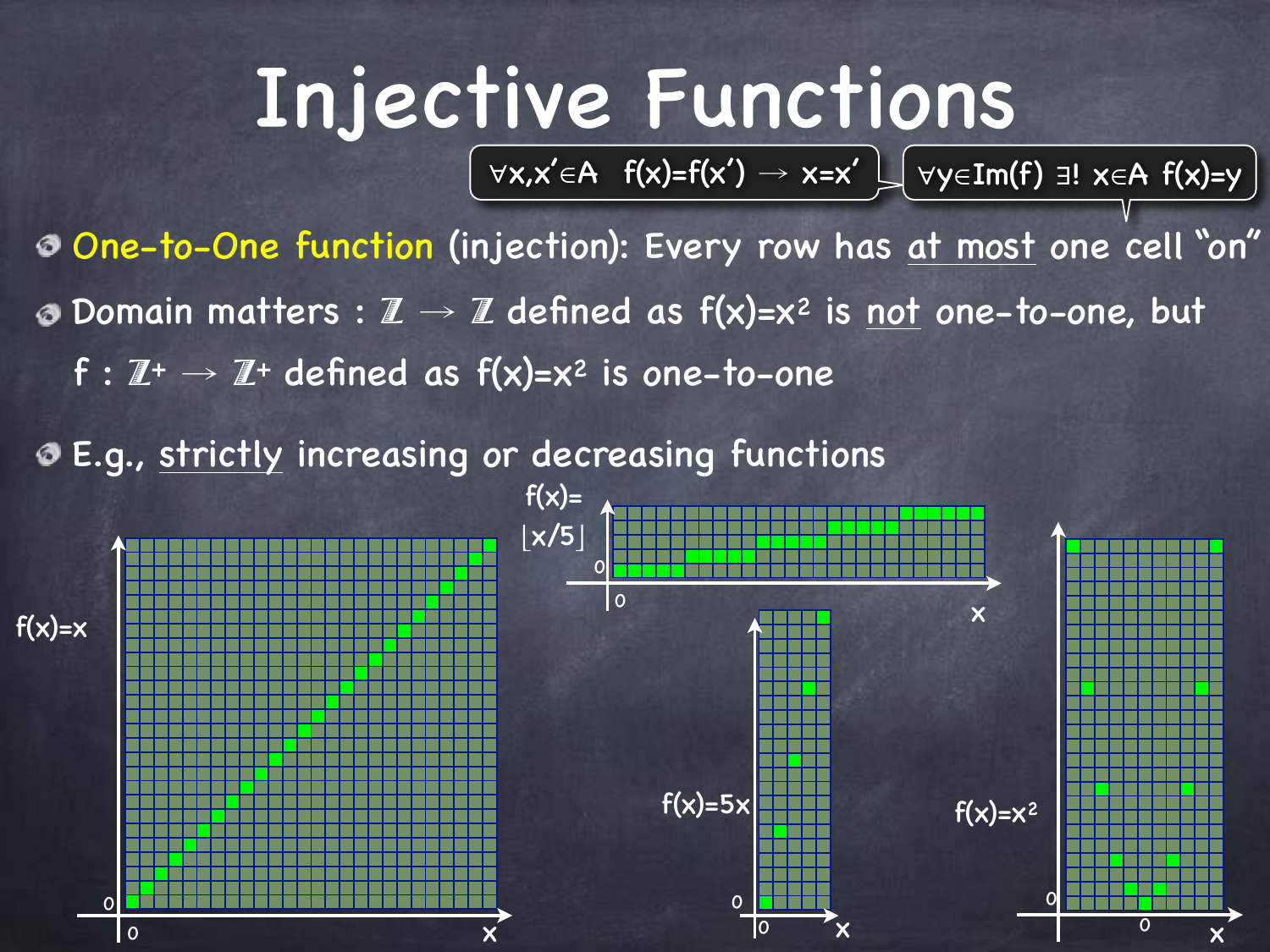## Injective  $\longleftrightarrow$  Invertible

One-to-one functions are invertible f is said to be invertible if ∃g s.t. g○f ≡ Id

Suppose f : A→B is one-to-one

Can recover x from f(x): f doesn't lose information

$$
\forall y \in Im(f) \exists ! x \in A \ f(x) = y
$$

Let g : B→A be defined as follows: for y∈Im(f), g(y)=x s.t.  $f(x)=y$  (well-defined) for  $y \notin Im(f)$ ,  $g(y)$  = some arbitrary element in A

• Then g $of = Id_A$ , where  $Id_A : A \rightarrow A$  is the identity function over A

**g** g need not be invertible

y

x

 $\Omega$ 

0

 $\widetilde{\mathcal{X}}$ 

0

0

g(y)

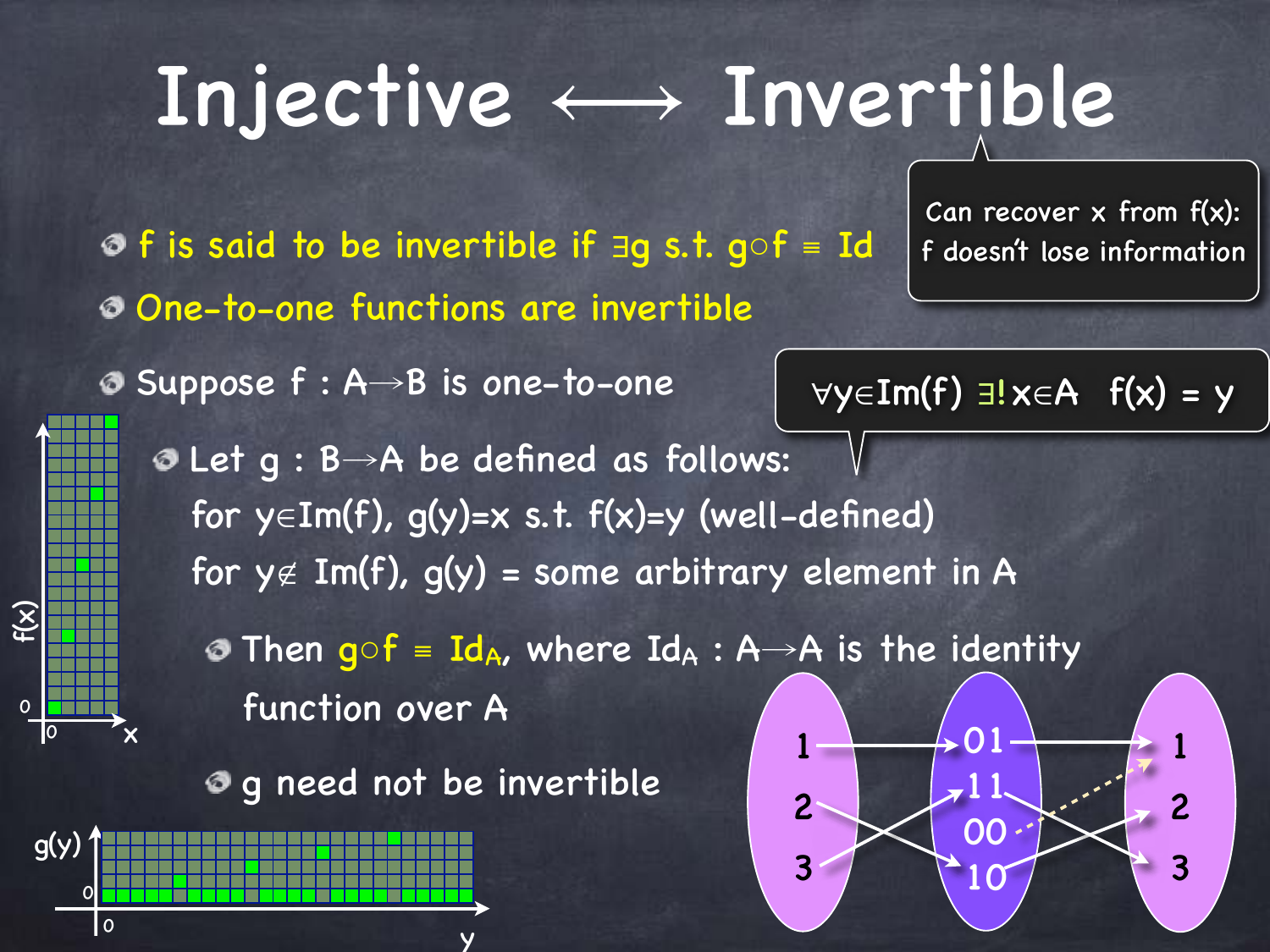#### Injective  $\longleftrightarrow$  Invertible

One-to-one functions are invertible And invertible functions are one-to-one Suppose f : A→B is invertible  $\odot$  Let g : B $\rightarrow$ A be s.t. g $\circ$ f = Id • Now, for any  $x_1, x_2 \in A$ , if  $f(x_1) = f(x_2)$ , then  $g(f(x_1)) = g(f(x_2))$  $\odot$  But g(f(x)) = Id(x) = x  $\bullet$  Hence,  $\forall x_1, x_2 \in A$ , if  $f(x_1)=f(x_2)$ , then  $x_1=x_2$ f is said to be invertible if ∃g s.t. g○f ≡ Id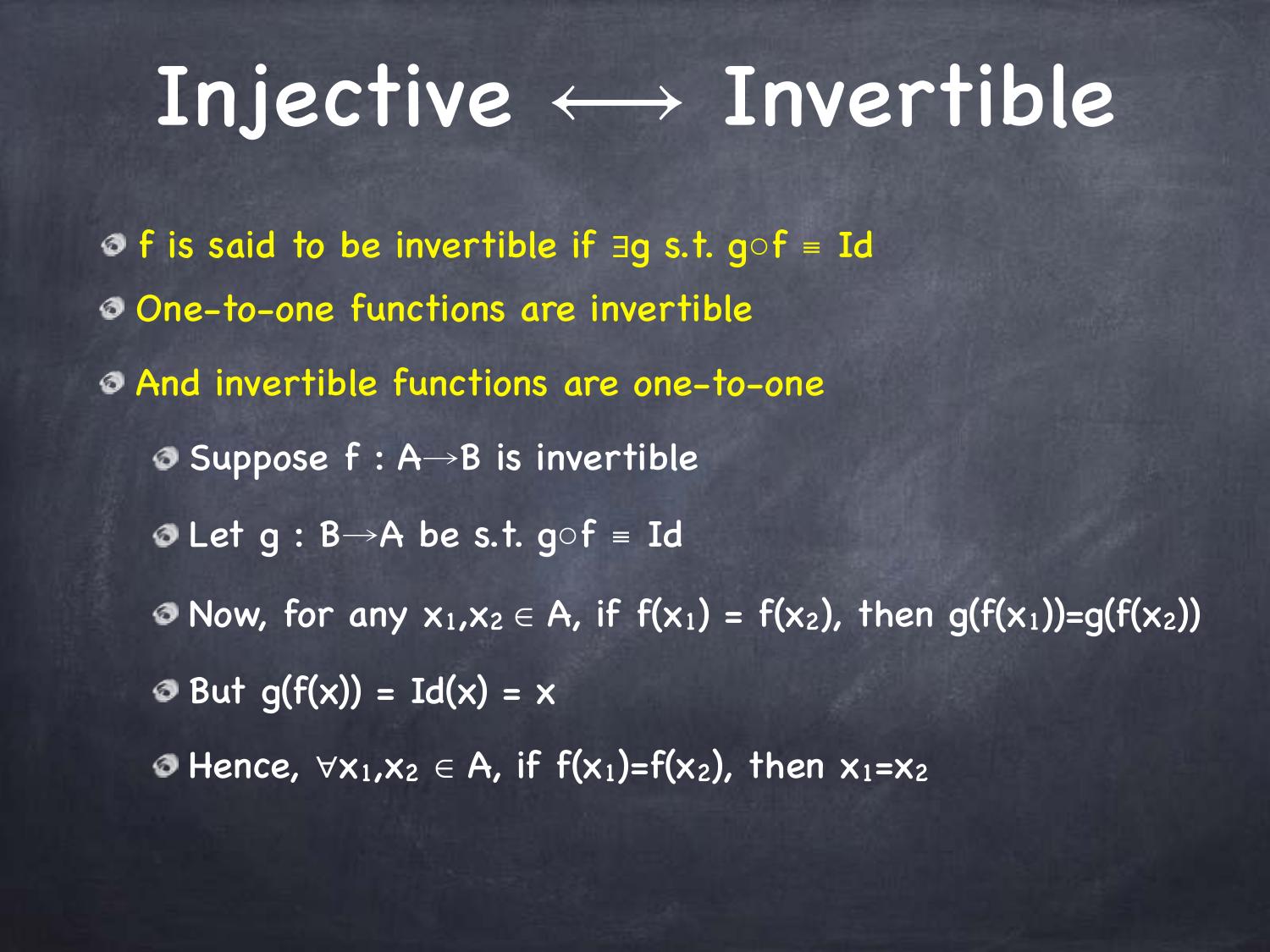#### Bijections



Bijection: both onto and one-to-one Every row and every column has exactly one cell "on" Every element in the co-domain has exactly one pre-image If  $f : A \rightarrow B$ ,  $f^{-1} : B \rightarrow A$  such that  $f^{-1} \circ f : A \rightarrow A$  and  $f \circ f^{-1} : B \rightarrow B$  are both identity functions  $\bullet$  Both f and  $f^{-1}$  are invertible, and the inverses are unique  $(f^{-1})^{-1} = f$ 1 2 3 01 11 10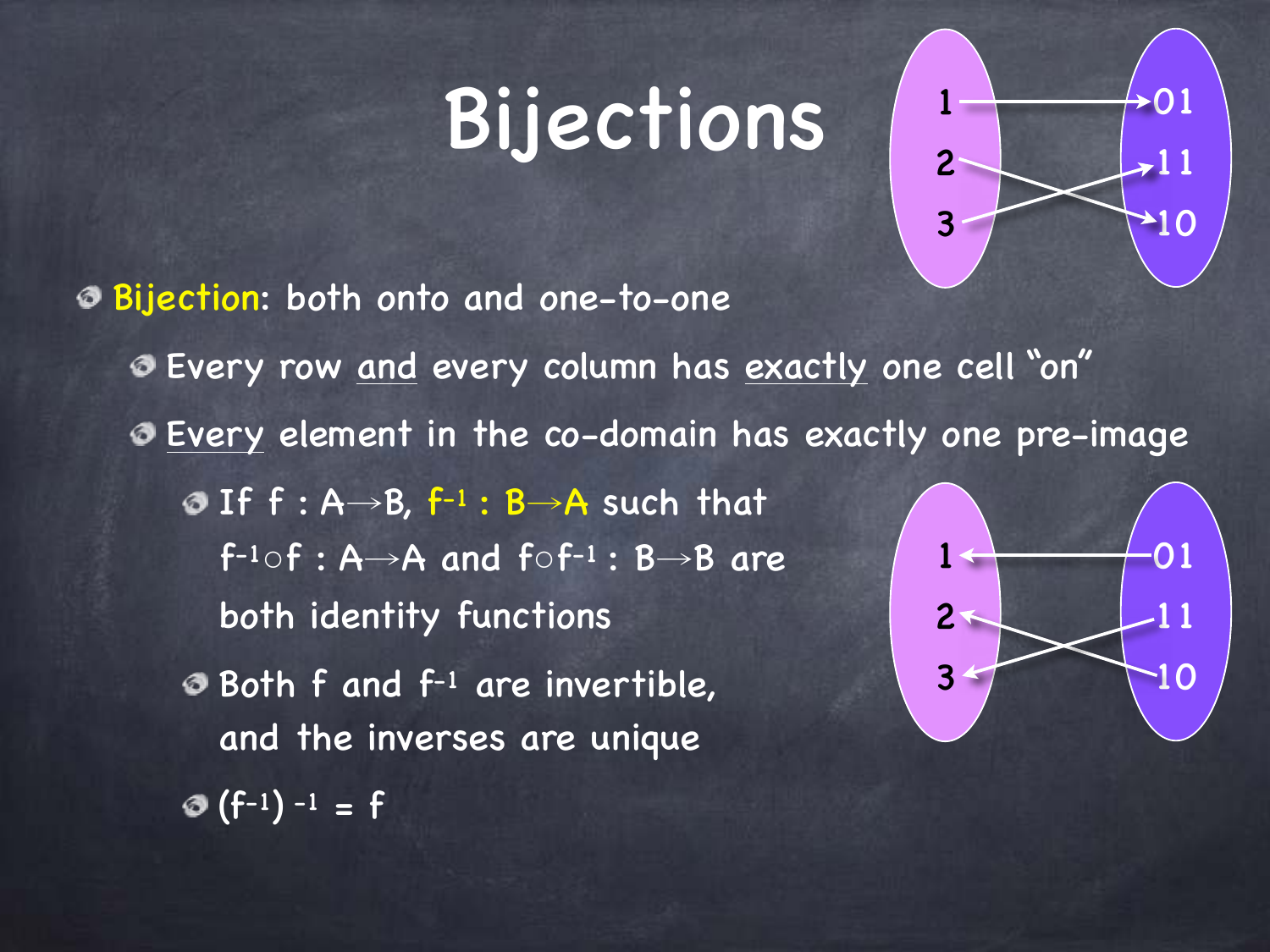#### Domain & Co-Domain Sizes

 $\bullet$  Suppose f : A→B where A, B are finite |Im(f)| ≤ |A|, with equality holding iff f is one-to-one  $\circ$   $|\overline{Im(f)}| \leq |B|$ , with equality holding iff f is onto  $\odot$  If f is onto, then  $|A| \ge |B|$  $\odot$  f onto  $\Rightarrow$  Im(f) = B  $\Rightarrow$  |B|  $\leq$  |A|  $\odot$  If f is one-to-one, then  $|A| \leq |B|$ **©** f one-to-one ⇔  $|Im(f)| = |A|$ . But  $|Im(f)| \le |B| \Rightarrow |A| \le |B|$ Contrapositive: If |A| > |B|, then f not one-to-one Pigeonhole principle  $O$  If f is a bijection, then  $|A| = |B|$ If |A| = |B|, then f is onto ≡ f in one-to-one ≡ f is a bijection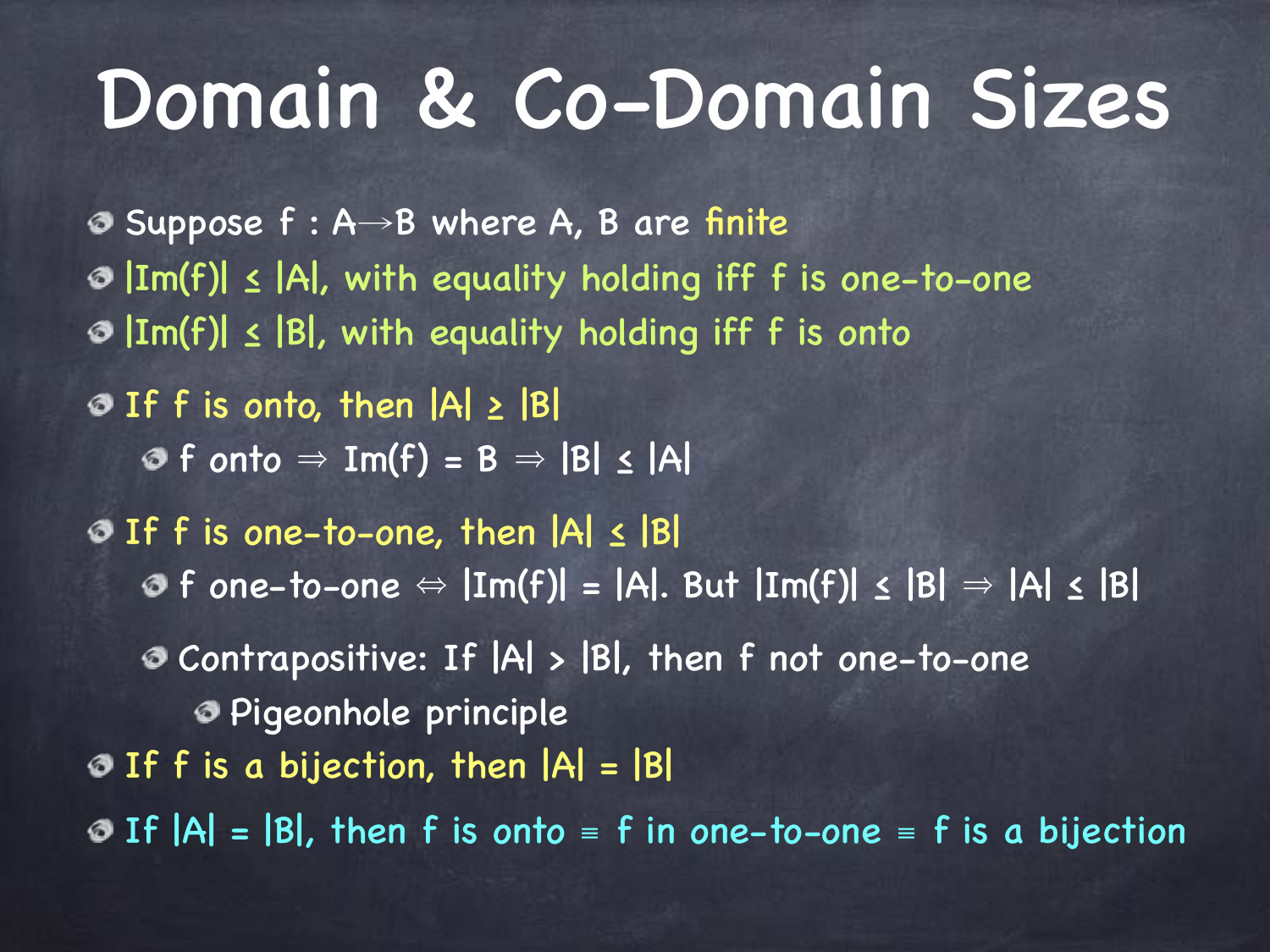#### Composition

• Composition of functions f and g:  $g \circ f :$  Domain(f) → Co-domain(g)



Defined only if Im(f) ⊆ Domain(g)  $\bullet$  Typically, Domain(g) = Co-domain(f)  $\circ$  gof : Domain(f)  $\rightarrow$  Co-domain(g) Im(g**○**f) ⊆ Im(g)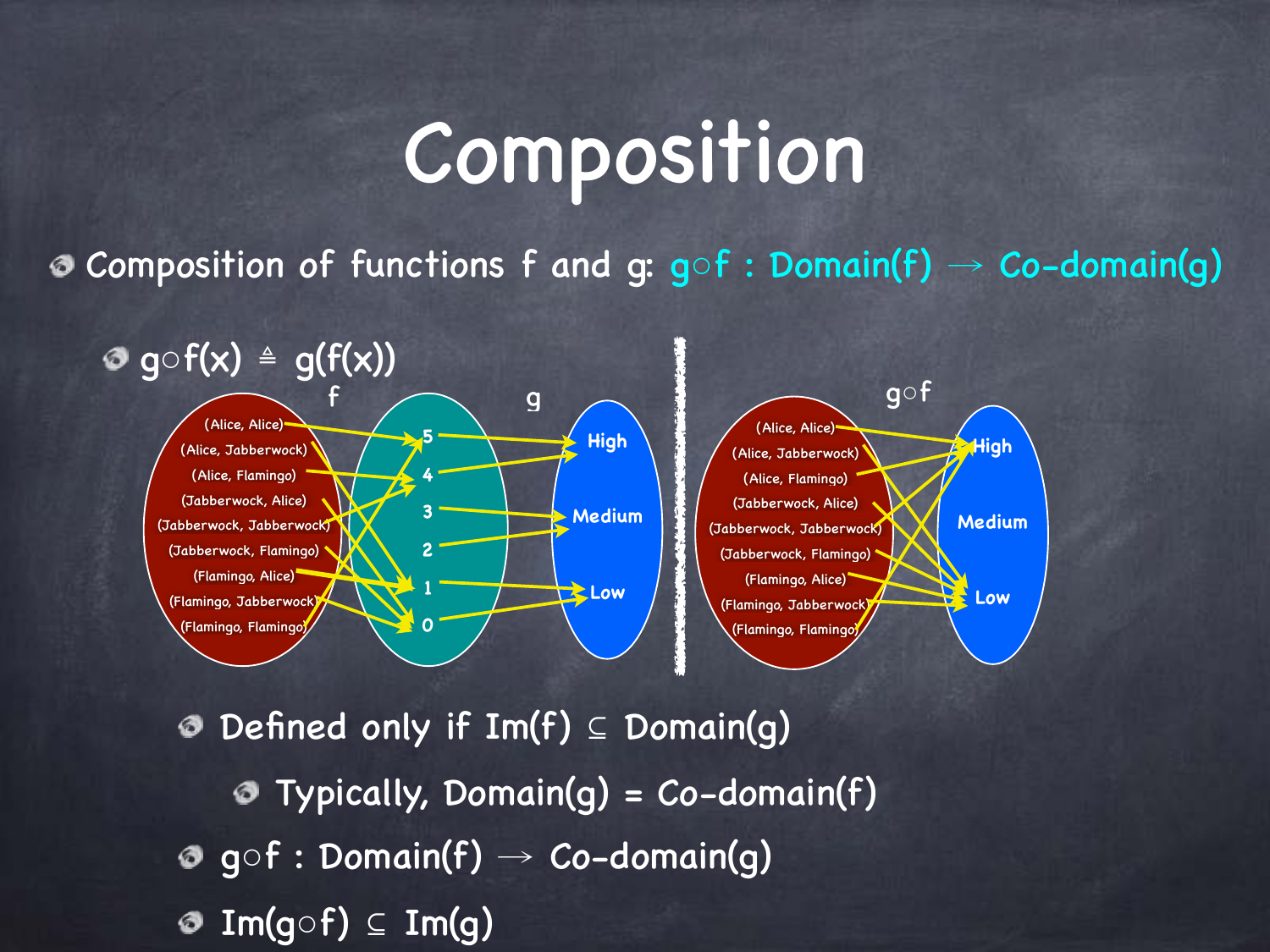# Composition & Onto/One-to-One

 $\bullet$  Suppose Domain(q) = Co-Domain(f) (then g<sup>of</sup> well-defined). Composition **"respects onto-ness"** o If f and g are onto, gof is onto as well If g○f is onto, then g is onto

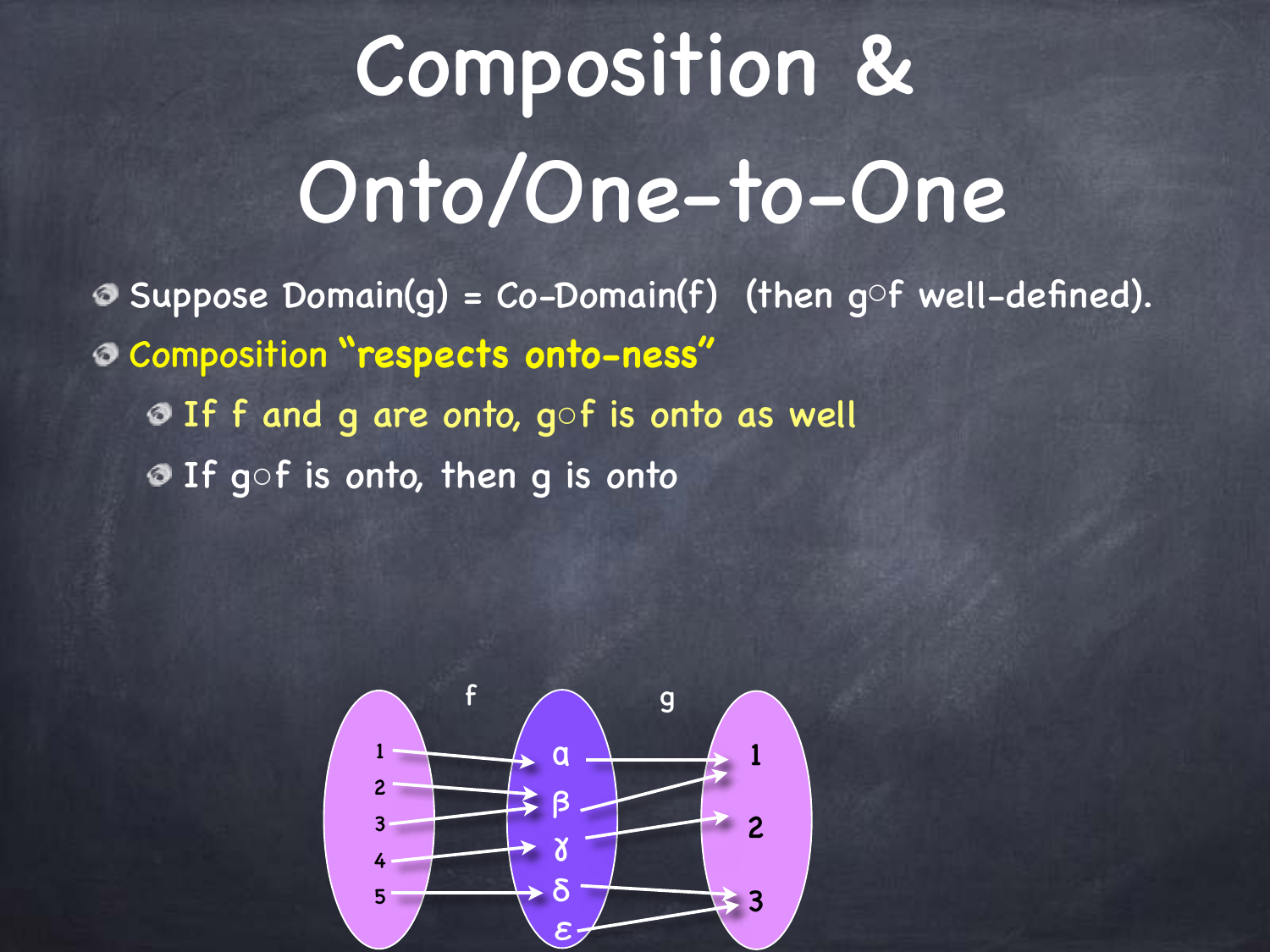# Composition & Onto/One-to-One

Composition **"respects one-to-one-ness"** If f and g are one-to-one, g○f is one-to-one as well If g○f is one-to-one, then f is one-to-one  $\bullet$  Suppose Domain(g) = Co-Domain(f) (then g<sup>of</sup> well-defined). Composition **"respects onto-ness"** If f and g are onto, g○f is onto as well **O** If gof is onto, then g is onto

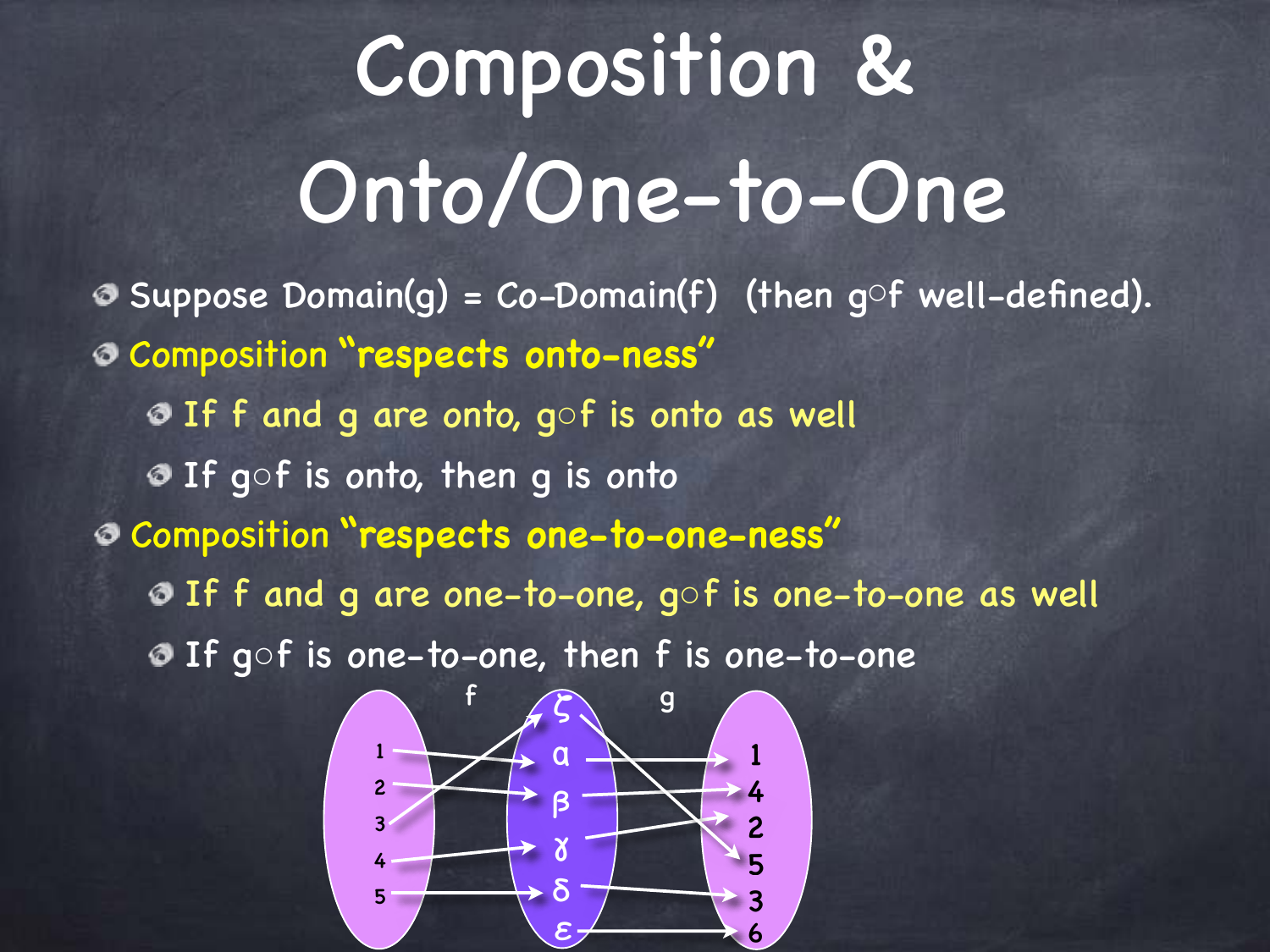# Composition & Onto/One-to-One

Composition **"respects one-to-one-ness"** If f and g are one-to-one, g○f is one-to-one as well If g○f is one-to-one, then f is one-to-one  $\bullet$  Suppose Domain(g) = Co-Domain(f) (then gof well-defined). Composition **"respects onto-ness"** If f and g are onto, gof is onto as well Domain(g)  $\geq$  Co-Domain(f)? **O** If gof is onto, then g is onto Exercise: What if What if Domain(g) = Im(f) and/or Co-Domain(f) = Im(f) ?

Hence, composition **"respects bijections"** If f and g are bijections then g○f is a bijection as well ■ If gof is a bijection, then f is one-to-one and g is onto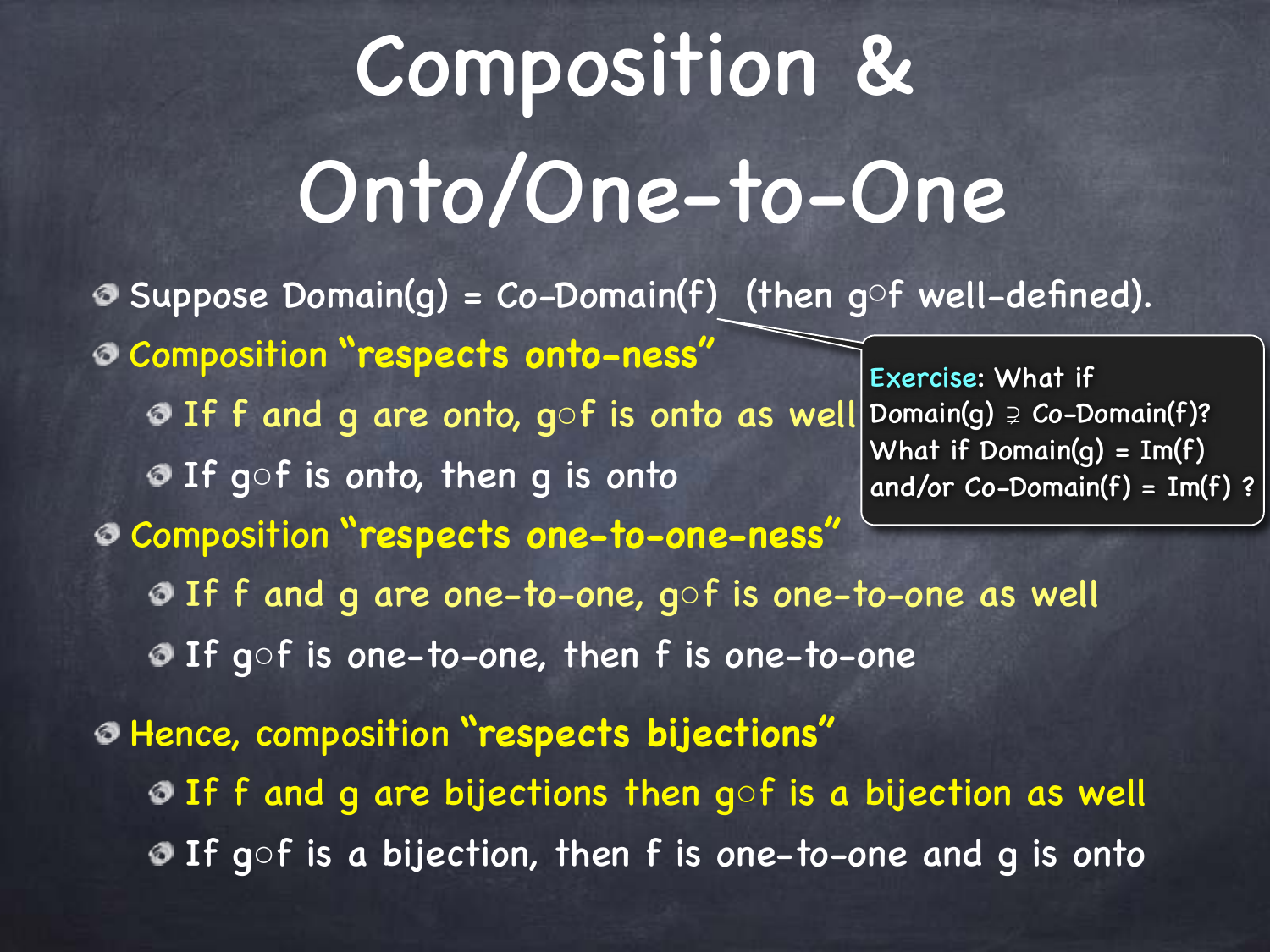### Permutation of a string

To permute = to rearrange

- $e.g.,$   $π_{53214}(hello) = lleoh$
- $e.g., \pi_{35142}$ (lleoh) = ehlol

Permutations are essentially bijections from the set of positions (here  $\{1, 2, 3, 4, 5\}$ ) to itself

A bijection from any finite set to itself is called a permutation

Permutations compose to yield permutations (since bijections do so)

1

e

1

1

2

3

4

5

2

3

4

5

h

l

o

l

2

3

4

5

**e.g.,**  $\pi_{35142}$  $\circ$  $\pi_{53214}$  **=**  $\pi_{21534}$ 

1

l

l

e

o

h

2

3

4

5

1

h

e

l

l

o

2

3

4

5